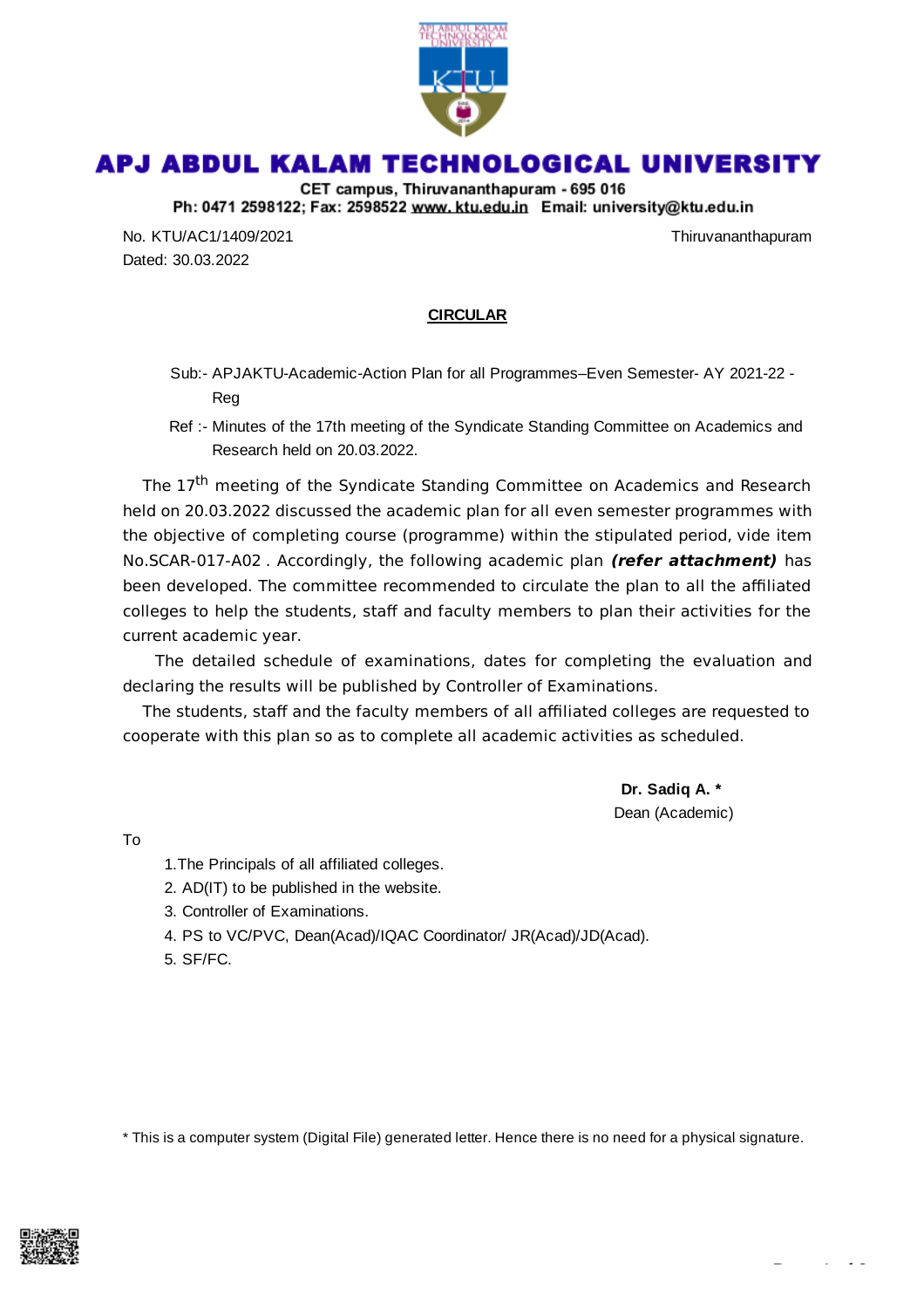| Programme                       | Last day of<br><b>ESE</b> | Commencement<br>of Regular Classes | Number of<br>working days | Last working<br>day | <b>Commencement of ESE</b> | <b>Result Publishing/</b><br><b>Remarks</b> |
|---------------------------------|---------------------------|------------------------------------|---------------------------|---------------------|----------------------------|---------------------------------------------|
| <b>B.Tech</b><br>S <sub>8</sub> | 02/03/22                  | 03/03/22                           | 72 (74)                   | 04/06/22            | 13/06/22 to 22/06/22       | 05/08/22                                    |
| <b>B.Tech</b><br>S <sub>6</sub> | 08/04/22                  | 11/04/22                           | 72 (83)                   | 23/07/22            | 04/08/22 to 20/08/22       | Lab exam of S5 from<br>11/04/22             |
| <b>B.Tech</b><br>S <sub>4</sub> | 19/04/22                  | 21/04/22                           | 72 (82)                   | 30/07/22            | 10/08/22 to 24/08/22       | Lab exam of S3 from<br>21/04/22             |
| <b>B.Tech</b><br>$\mathbf{S2}$  | 12/04/22                  | 18/04/22                           | 72 (76)                   | 20/07/22            | 01/08/22 to 17/08/22       |                                             |
| <b>B.Arch</b><br>S10            | 31/01/22                  | 02/02/22                           | 1 Sem (5.3 M)             | 08/07/22            | 13/07/22 to 19/07/22       | 05/08/22                                    |
| <b>B.Arch</b><br>S <sub>8</sub> | 25/01/22                  | 02/02/22                           | 80 (85)                   | 21/05/22            | 31/05/22 to 10/06/22       |                                             |
| <b>B.Arch</b><br>S <sub>6</sub> | 05/04/22                  | 07/04/22                           | 80 (81)                   | 19/07/22            | 01/08/22 to 12/08/22       |                                             |
| <b>B.Arch</b><br>S <sub>4</sub> | 06/04/22                  | 07/04/22                           | 80 (81)                   | 19/07/22            | 01/08/22 to 17/08/22       |                                             |
| <b>B.Arch</b><br>S <sub>2</sub> | 13/04/22                  | 18/04/22                           | 75(76)                    | 20/07/22            | 01/08/22 to 17/08/22       |                                             |
| <b>BHMCT</b><br>S <sub>8</sub>  | 27/12/21                  | 29/12/21                           | $1$ Sem $(5.5 M)$         | 17/06/22            | 25/06/22 to 06/07/22       | 20/07/22                                    |
| <b>BHMCT</b><br>S <sub>6</sub>  | 28/02/22                  | 03/03/22                           | 80 (83)                   | 25/06/22            | 11/07/22 to 23/07/22       | Lab exam of S5 from<br>28/03/22             |
| <b>BHMCT</b><br>S <sub>4</sub>  | 24/03/22                  | 30/03/22                           | 80(86)                    | 16/07/22            | 26/07/22 to 12/08/22       | Lab exam of S3 from<br>04/04/22             |
| <b>BHMCT</b><br>S <sub>2</sub>  | 04/04/22                  | 06/04/22                           | 80 (85)                   | 30/07/22            | 10/08/22 to 24/08/22       | Lab exam of S1 from<br>18/04/22             |
| <b>B.Des</b><br>S <sub>6</sub>  | 28/02/22                  | 03/03/22                           | 72 (74)                   | 04/06/22            | 15/06/22 to 25/06/22       |                                             |
| <b>B.Des</b><br>S <sub>4</sub>  | 15/03/22                  | 28/03/22                           | 72 (75)                   | 30/06/22            | 11/07/22 to 18/07/22       |                                             |
| <b>B.Des</b><br>S <sub>2</sub>  | 23/03/22                  | 28/03/22                           | 72 (75)                   | 30/06/22            | 11/07/22 to 18/07/22       |                                             |
| Int MCA S10                     | 24/01/22                  | 27/01/22                           | 72 (83)                   | 13/05/22            | 24/05/22 to 10/06/22       | 05/08/22                                    |
| Int MCA<br>S <sub>8</sub>       | 05/02/22                  | 07/02/22                           | 72 (75)                   | 13/05/22            | 24/05/22 to 10/06/22       |                                             |

## ACADEMIC PLAN FOR ALL PROGRAMMES: Jan 2022 to Aug 2022